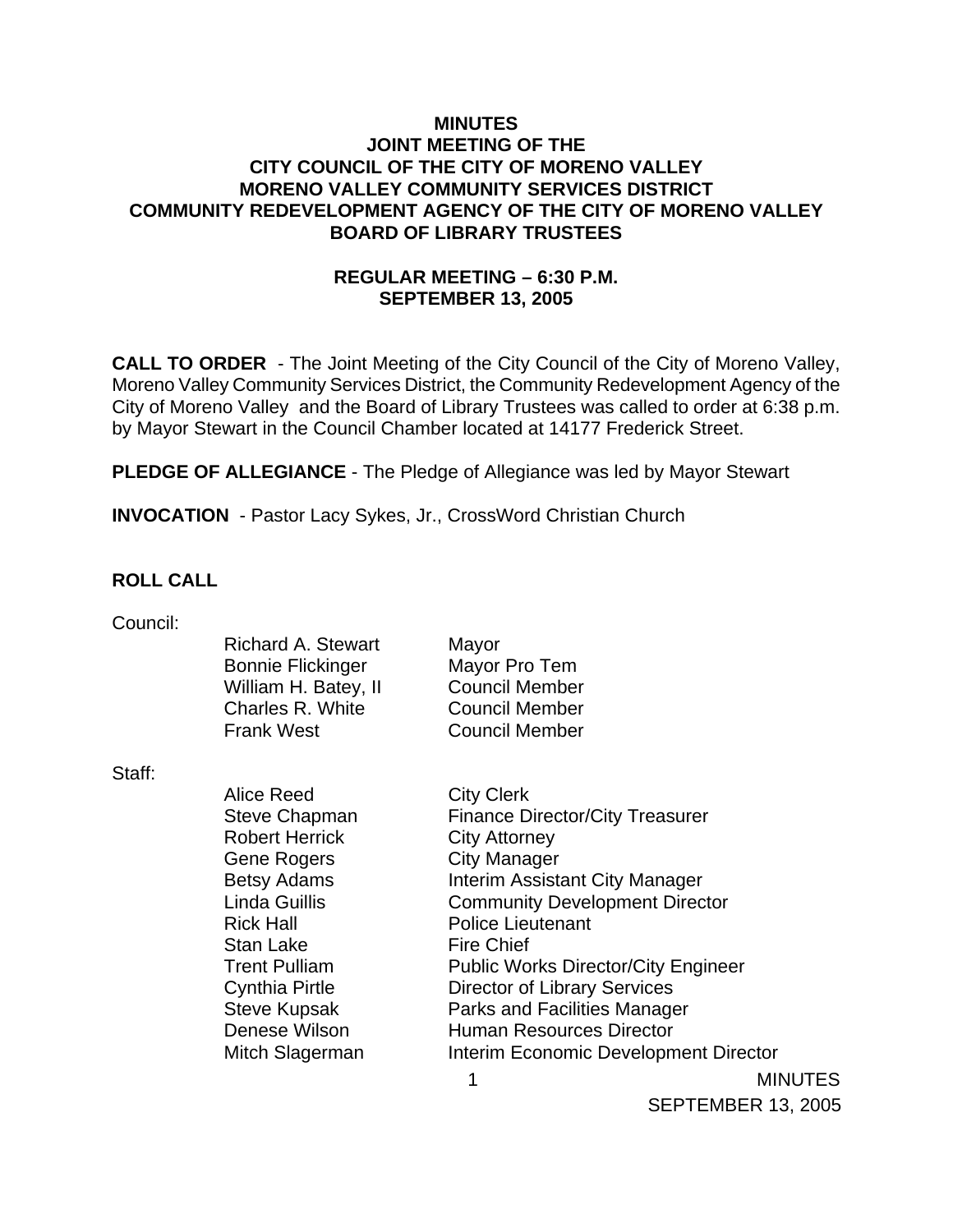Angela Rushen Interim Administrative Services Director New staff members Mel Alonzo, Assistant to the City Manager/Risk Manager and Kathleen Dale, Associate Planner, were introduced.

## **JOINT CONSENT CALENDARS (SECTIONS A-D) OF THE CITY COUNCIL OF THE CITY OF MORENO VALLEY, MORENO VALLEY COMMUNITY SERVICES DISTRICT, COMMUNITY REDEVELOPMENT AGENCY OF THE CITY OF MORENO VALLEY AND THE BOARD OF LIBRARY TRUSTEES**

Mayor Stewart opened the agenda items for the Consent Calendars for public comments; there being none, public comments were closed.

## **A. CONSENT CALENDAR** - **CITY COUNCIL**

- A1. ORDINANCES FIRST READING BY TITLE ONLY Recommendation: Waive reading of all Ordinance Introductions and read by title only.
- A2. MINUTES REGULAR MEETING OF AUGUST 23, 2005 (Report of: City Clerk's Department) Recommendation: Approve as submitted.
- A3. RESOLUTION COMMEMORATING THE SOUTHERN CALIFORNIA ASSOCIATION OF GOVERNMENTS' 40 YEARS OF SERVICE TO THE SOUTHERN CALIFORNIA REGION (Report of: City Manager) Recommendation: Adopt Resolution No. 2005-75, commemorating the Southern California Association of Governments' (SCAG) 40 years of service to the Southern California Region.

## Resolution No. 2005-75

 A Resolution of the City Council of the City of Moreno Valley, California, Commemorating the Southern California Association of Governments' 40 Years of Service to the Southern California Region

- A4. MORENO VALLEY RANCH SPECIFIC PLAN 193 EXONERATE PARK FACILITY PAYMENT BOND FOR PLANNING AREAS 24, 25, 32, 49, 49A, AND 50, SUBDIVIDER – MCKENZIE VISTA, LP, P. O. BOX 178 BOW, WA 98232 (Report of: Parks & Recreation Department) Recommendation: Approve the exoneration of the Park Facility Bond for Planning Areas 24, 25, 32, 49, 49A, and 50; and authorize the Director of Parks and Recreation to exonerate the Park Facility Payment Bond.
- 2 MINUTES SEPTEMBER 13, 2005 A5. REQUEST FOR NO PARKING ZONE ON EASTBOUND EUCALYPTUS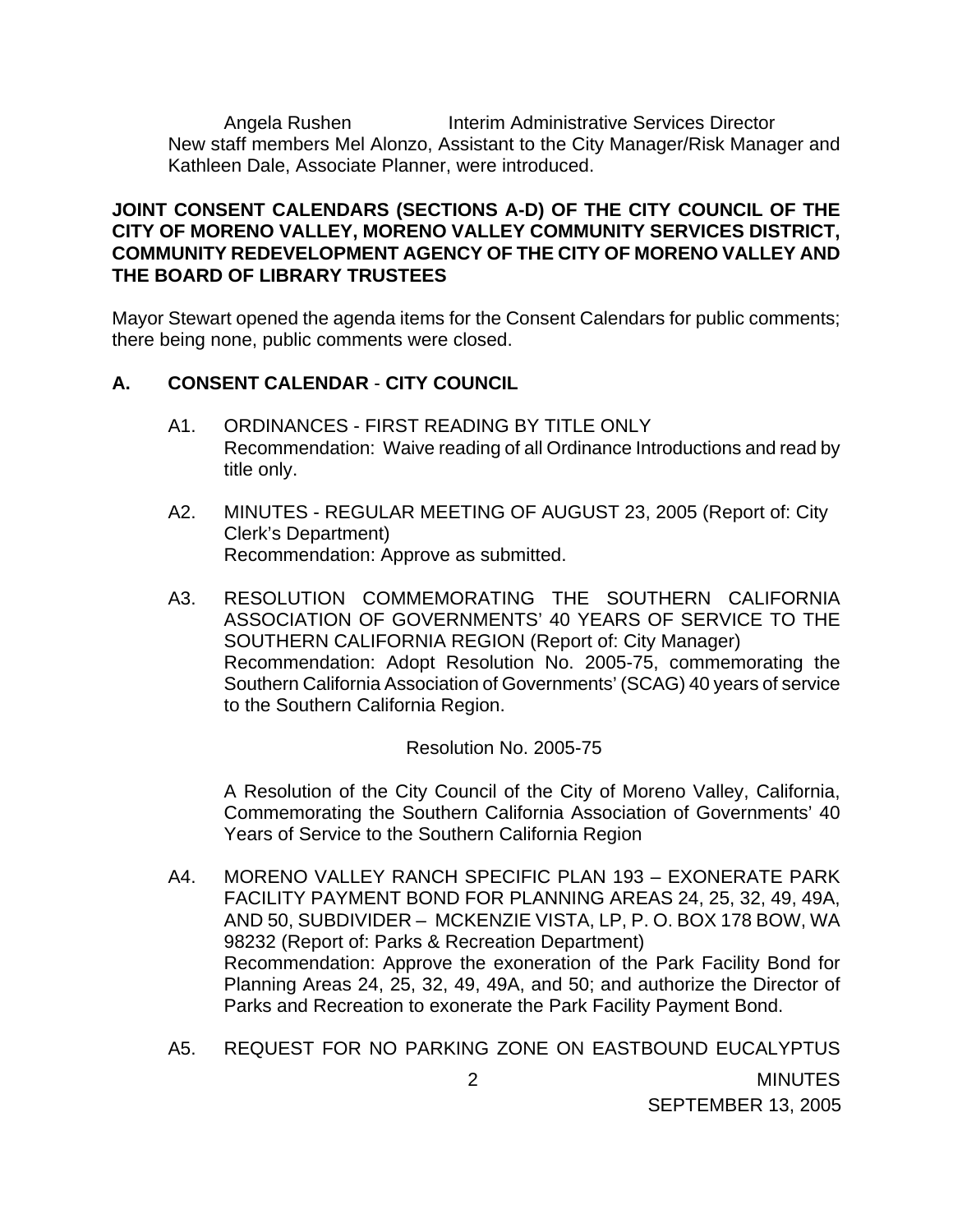AVENUE TOWARD THE CORNER OF ELSWORTH STREET (Report of: Public Works Department)

 Recommendation: That 425 feet of "No Parking Zone" be installed, starting at 594 east of intersection of Eucalyptus Avenue/Towngate Boulevard and ending 1019 feet east of intersection of Eucalyptus Avenue/Towngate Boulevard.

- A6. APPROVAL OF FINAL MAP 27251 SINGLE FAMILY RESIDENTIAL PROJECT, AND ACCEPT AGREEMENT & BONDS FOR PUBLIC RIGHT-OF-WAY IMPROVEMENTS NORTHEAST CORNER OF MORRISON STREET AND EUCALYPTUS AVENUE, SUBDIVIDER -RICHLAND MEADOWLAND, LTD. 4100 NEWPORT PLACE, SUITE 800, NEWPORT BEACH, CA 92660-1403 (Report of: Public Works Department) Recommendation: Approve Final Map 27251, authorize the City Clerk to sign the map and transmit said map to the County Recorder's Office for recordation; accept the bonds and Agreement for Public Improvements; authorize the Mayor to execute the agreement; and direct the City Clerk to forward the signed agreement to the County Recorder's Office for recordation.
- A7. FINAL MAP 29732 (OFFSITE IMPROVEMENTS), AMENDMENT TO AGREEMENT FOR PUBLIC IMPROVEMENTS (TIME EXTENSION), NORTHEAST CORNER OF IRIS AVENUE AND OLIVER STREET, SUBDIVIDER: GREYSTONE HOMES, INC., 40980 COUNTY CENTER DRIVE, SUITE 110, TEMECULA, CA 92591 (Report of: Public Works Department) Recommendation: Authorize the Mayor to execute the Amendment to Agreement for Public Improvements for Final Map 29732 (Offsite Improvements); and instruct the City Clerk to forward the completed Amendment to Agreement for Public Improvements to the County Recorder's Office for recordation.
- A8. FINAL MAP 29038 SINGLE FAMILY RESIDENTIAL PROJECT, AMENDMENT TO AGREEMENT FOR PUBLIC IMPROVEMENTS (TIME EXTENSION) SOUTHEAST CORNER OF KRAMERIA AVENUE AND SADDLEBROOK LANE SUBDIVIDER: WL HOMES, LLC, C/O JOHN LAING HOMES, 255 EAST RINCON STREET, SUITE 100, CORONA, CA 92879 (Report of: Public Works Department**)** Recommendation: Authorize the Mayor to execute the Amendment to Agreement for Public Improvements for Final Map 29038; and instruct the City Clerk to forward the completed Amendment to Agreement for Public Improvements to the County Recorder's Office for recordation.
- A9. ACCEPTANCE OF FEE INTEREST IN ASSESSOR'S PARCEL NUMBER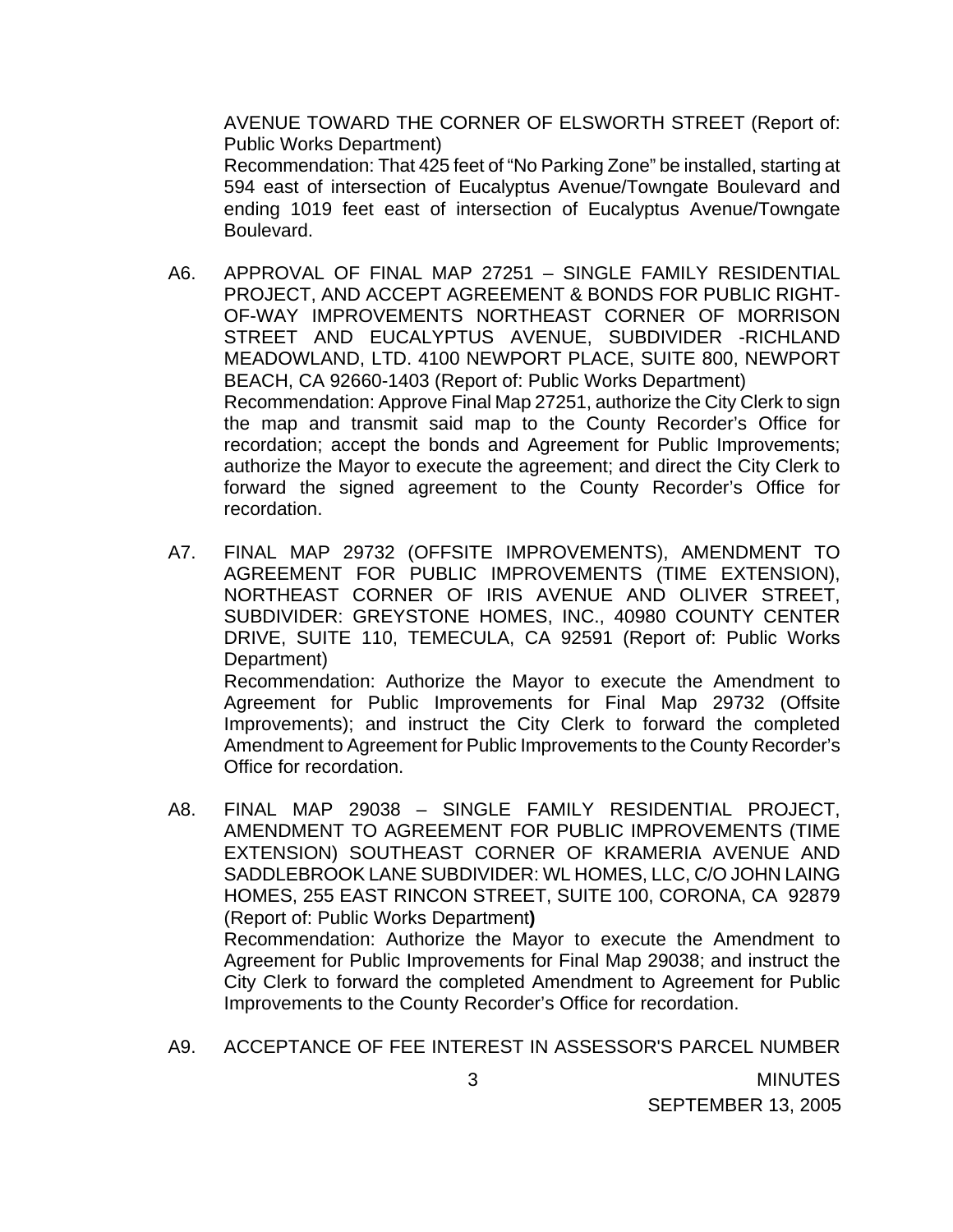477-190-032 (APPROXIMATELY 8.75 ACRES LOCATED AT THE SOUTHWEST CORNER OF MORENO BEACH BOULEVARD AND COTTONWOOD AVENUE (Report of: Public Works Department) Recommendation: Transfer \$1,235,000 from the Moreno Valley Public Financing Authority 2005 Lease Revenue Bonds into Fund 601 - Electrical Utility; approve the Budget Appropriation to the 2005/2006 budget of Fund 601 – Electrical Utility to increase the spending authority by \$1,235,000 to fund the purchase of the substation land; adopt Resolution No. 2005-76 and direct the City Clerk to certify the acceptance of the grant deed and place said certification in escrow for recordation with the original grant deed when the escrow is complete; and authorize the transfer of funds necessary to complete the purchase of the subject parcel to Chicago Title and Escrow Company.

#### Resolution No. 2005-76

 A Resolution of the City Council of the City of Moreno Valley, California, Accepting Conveyance of Title in Certain Property for Public Service **Purposes** 

A10. WARRANT REPORT – JULY 31, 2005 (Report of: Finance Department) Recommendation: Adopt Resolution No. 2005-81,approving the Warrant Report, dated July, 2005 in the total amount of \$13,968,627.09.

Resolution No. 2005-81

 A Resolution of the City Council of the City of Moreno Valley, Approving the Warrant Report Dated July 31, 2005

A11. RESOLUTION NO. 2005-82, APPROVE AND AUTHORIZE EXECUTION OF PROGRAM SUPPLEMENT AGREEMENT NO. M019, TO THE ADMINISTERING AGENCY-STATE AGREEMENT FOR FEDERAL-AID PROJECT NO. BHLS-5441 (039), HEACOCK STREET BRIDGE OVER PERRIS VALLEY STORM DRAIN, LATERAL A – PROJECT NO. 06- 12566825 (Report of: Public Works Department) Recommendation: Adopt Resolution No. 2005-82, and approve and authorize the execution of Program Supplement Agreement No. M019, to the Administering Agency-State Agreement for Federal-Aid, Project No. BHLS-5441 (039) for preliminary engineering; and authorize the Mayor to execute the Program Supplement Agreement No. M019.

Resolution No. 2005-82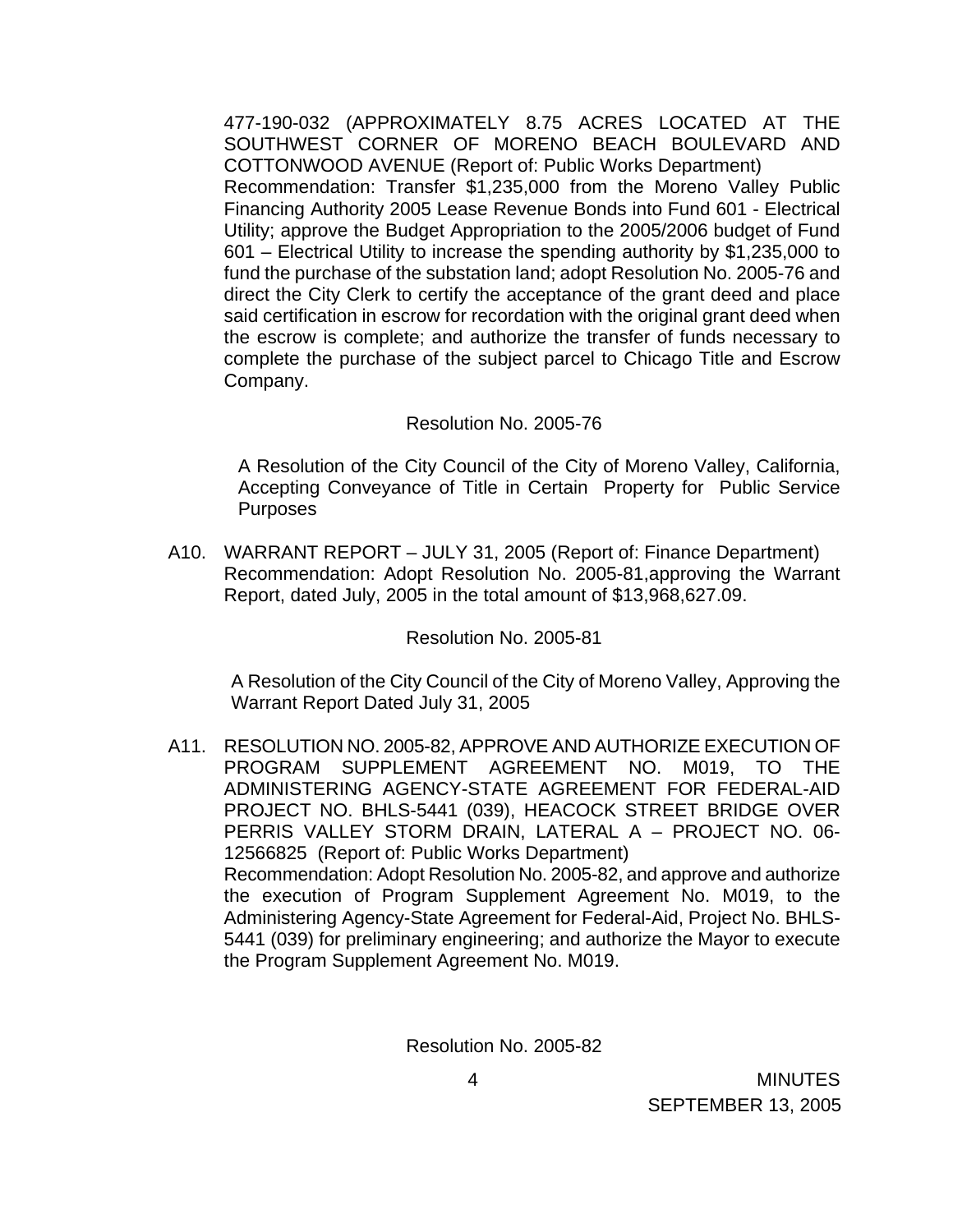A Resolution of the City Council of the City of Moreno Valley, California, Approving and Authorizing the Execution of a Program Supplement No. M019 to Administering Agency-State Agreement No. BHLS-5441 (039) for Federal-Aid Projects Between the State of California, Acting by and Through the Department of Transportation, and the City of Moreno Valley

A12. TEETER COMMISSION APPOINTMENTS (Report of: City Clerk) Recommendation: Appoint Mayor Pro Tem Bonnie Flickinger as the primary representative and Council Member Charles R. White as the alternate representative to the Teeter Commission.

#### **B. CONSENT CALENDAR** - **COMMUNITY SERVICES DISTRICT**

- B1. ORDINANCES FIRST READING BY TITLE ONLY Waived reading of all Ordinance Introductions and read by title only.
- B2. MINUTES REGULAR MEETING OF AUGUST 23, 2005 (Report of: City Clerk's Department) Recommendation: Approve as submitted.
- B3. MORENO VALLEY RANCH SPECIFIC PLAN 193 EXONERATE PARK FACILITY PAYMENT BOND FOR PLANNING AREAS 24, 25, 32, 49, 49A, AND 50, SUBDIVIDER – MCKENZIE VISTA, LP, P. O. BOX 178 BOW, WA 98232 (Report of: Parks & Recreation Department) Recommendation: Approve the exoneration of the Park Facility Bond for Planning Areas 24, 25, 32, 49, 49A, and 50; and authorize the Director of Parks and Recreation to exonerate the Park Facility Payment Bond.
- B4. RECOMMENDATION TO AWARD BID FOR CONTRACT MOWING OF PARKS (P&R) (Report of: Parks and Recreation) Recommendation: Award the Bid for Contract Mowing of Parks (P&R) to DLS Landscape, Inc., 32398 Dunlap Blvd., Yucaipa, California 92399, in the amount of \$187,740; authorize the Mayor to execute a Contract Agreement with the above-mentioned contractor; authorize the Finance Director to issue a purchase order upon execution of the contract to the above-mentioned contractor not to exceed the amount of \$187,740. Funds are available in CSD Zone A, Account 161.76310.6261.
- B5. COMMUNITY FACILITIES DISTRICT NO. 1 (NEIGHBORHOOD PARK MAINTENANCE) - ANNEXATION 2005-8 (Report of: Public Works Department) Recommendation: Adopt Resolution No. CSD 2005-18; a Resolution of the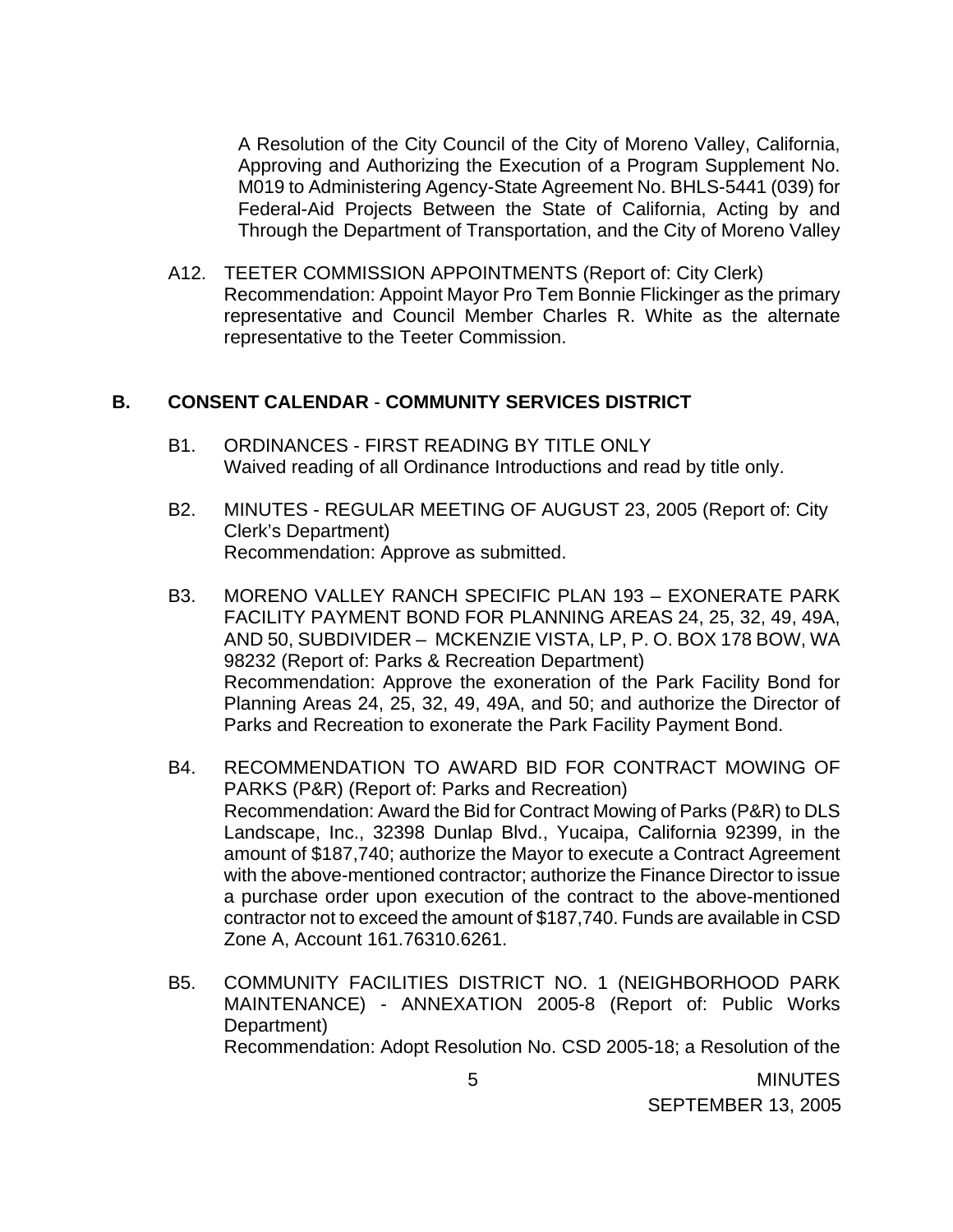Moreno Valley Community Services District of the City of Moreno Valley, California, certifying the results of an election and adding property to Community Facilities District No. 1 ("CFD No. 1").

## Resolution No. CSD 2005-18

 A Resolution of the Moreno Valley Community Services District of the City of Moreno Valley, California, Certifying the Results of an Election and Adding Property to Community Facilities District No. 1

# **C. CONSENT CALENDAR** - **COMMUNITY REDEVELOPMENT AGENCY**

- C1. ORDINANCES FIRST READING BY TITLE ONLY Waived reading of all Ordinance Introductions and read by title only.
- C2. MINUTES REGULAR MEETING OF AUGUST 23, 2005 (Report of: City Clerk's Department) Recommendation: Approve as submitted.

# **D. CONSENT CALENDAR** - **BOARD OF LIBRARY TRUSTEES**

- D1. ORDINANCES FIRST READING BY TITLE ONLY Waived reading of all Ordinance Introductions and read by title on
- D2. MINUTES REGULAR MEETING OF AUGUST 23, 2005 (Report of: City Clerk's Department) Recommendation: Approve as submitted.

## **Joint Consent Calendar Items A2 – D2 approved by a 5-0 vote. m/Batey, s/White.**

# **E. PUBLIC HEARINGS**

E1. MAIL BALLOT PROCEEDING FOR TENTATIVE TRACTS 32145 & 32146 (AND ALL THEIR AFFECTED PHASES) FOR: APPROVAL OF THE NATIONAL POLLUTANT DISCHARGE ELIMINATION SYSTEM (NPDES) REGULATORY RATE SCHEDULE – TRACT 32145 IS LOCATED ON THE NORTHEAST CORNER OF IRIS AVENUE AND LOS CABOS DRIVE; TRACT 32146 IS LOCATED ON THE WEST SIDE OF LASSELLE STREET NORTH OF IRIS AVENUE AND SOUTH OF GENTIAN AVENUE; AND MAIL BALLOT PROCEEDING FOR ASSESSOR PARCEL NUMBER (APN) 304- 100-002 - BROADSTONE MORENO VALLEY RANCH, LLC (BROADSTONE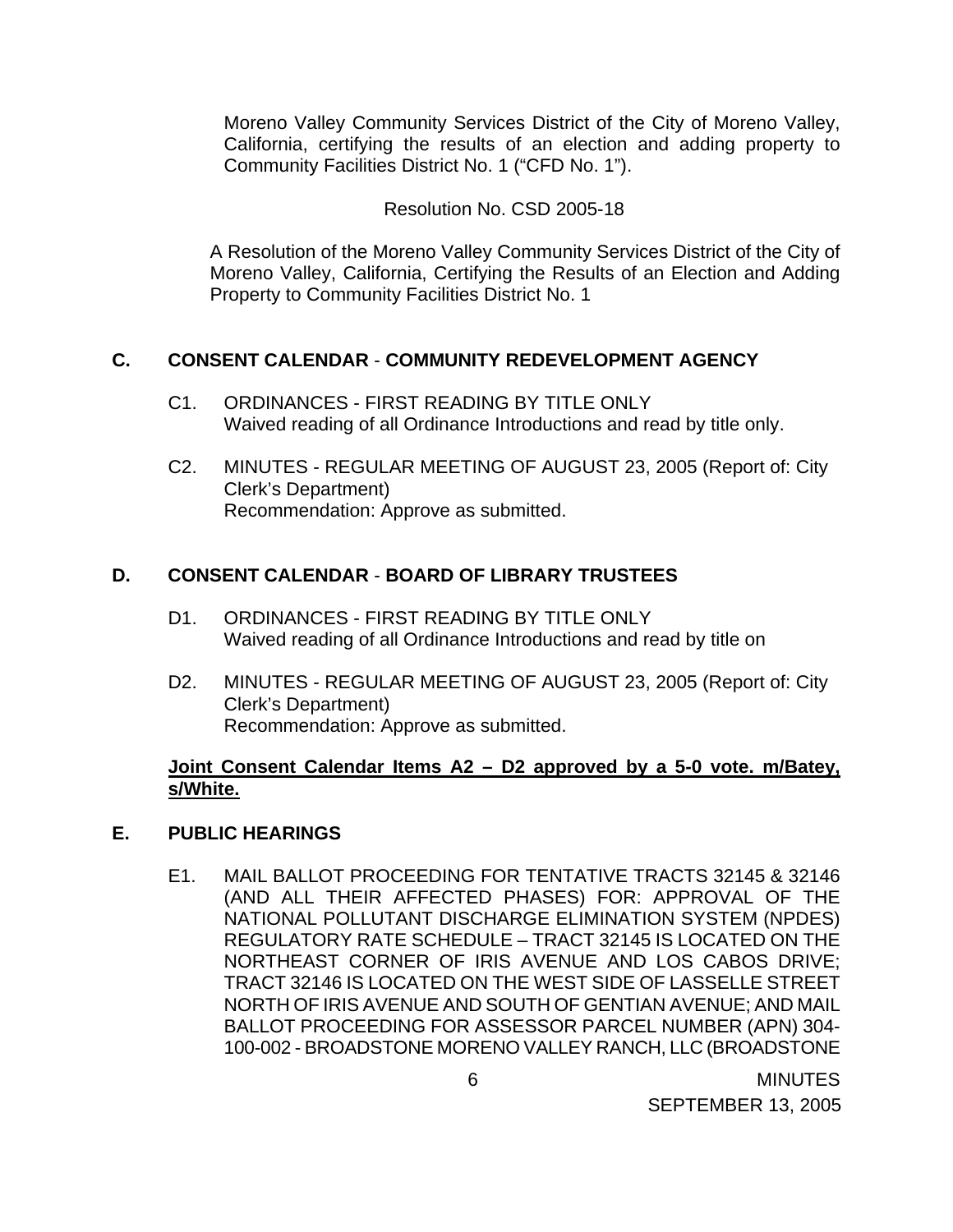APARTMENTS) – FOR APPROVAL OF THE NATIONAL POLLUTANT DISCHARGE ELIMINATION SYSTEM (NPDES) REGULATORY RATE SCHEDULE – SOUTHEAST CORNER OF MORENO BEACH DRIVE AND JOHN F KENNEDY DRIVE; AND MAIL BALLOT PROCEEDING FOR APN 477-780-004, 477-780-006 AND 477-780-007 – MVPJL, LLC (MORENO BEACH PLAZA) – FOR APPROVAL OF THE NATIONAL POLLUTANT DISCHARGE ELIMINATION SYSTEM (NPDES) REGULATORY RATE SCHEDULE – NORTHWEST CORNER OF MORENO BEACH DRIVE AND TRAIL RIDGE WAY (Report of: Public Works Department) Recommendation: That the City Council after conducting the public hearing:

- 1. Tabulate the mail ballots for Tentative Tracts 32145 & 32146 (and all their affected phases), APN 304-100-002 (Broadstone Apartments) and APNs 477-780-004, 477-780-006 and 477-780-007 (Moreno Beach Plaza) for the described service;
- 2. Verify and accept the result of the mail ballot proceedings as identified on the Official Tally Sheet and Assessor Parcel Number (APN) listing;
- 3. Receive and file with the City Clerk's Office the accepted Official Tally Sheet and APN listing; and
- 4. If approved, authorize and impose the applicable NPDES regulatory rate to Tentative Tracts 32145 & 32146 (and all their affected phases), APN 304-100-002 (Broadstone Apartments) and APN's 477-780-004, 477-780-006 and 477-780-007 (Moreno Beach Plaza).

 Mayor Stewart opened the public testimony portion of the public hearing; there being none, public testimony was closed.

## **Directed the City Clerk to tabulate the ballots. Motion carried unanimously. m/White, s/Batey.**

The City Clerk announced the results as follows:

- 1) Tentative Tract 32145 & 32146 Yes (NPDES)
- 2) APN 304-100-002 (Broadstone Apartments) Yes (NPDES)
- 3) APNs 477-780-004, 477-780-006 and 477-780-007 (Moreno Beach Plaza) - Yes

## **Approved by a 5-0. m/West, s/White.**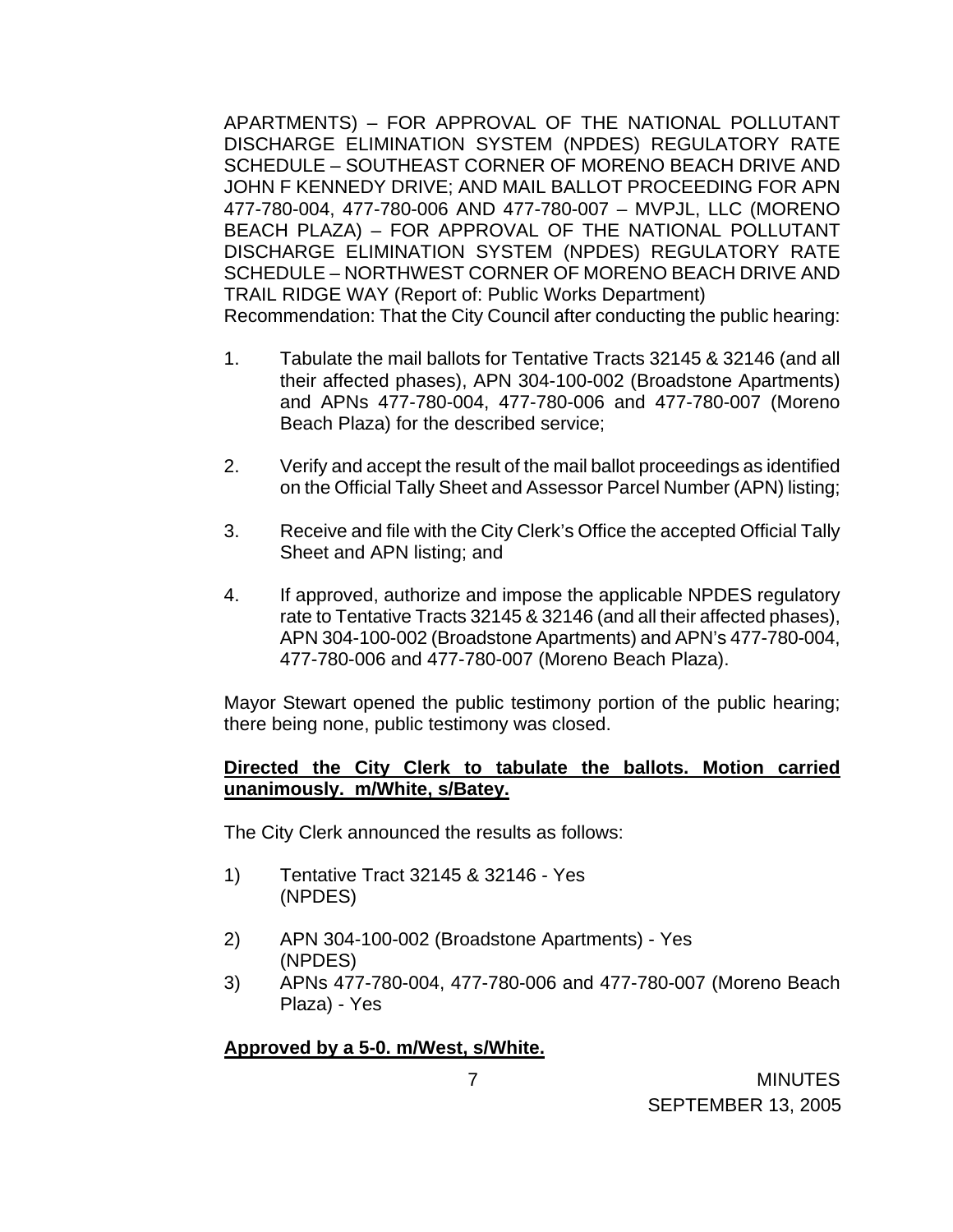E2. MAIL BALLOT PROCEEDING FOR TENTATIVE TRACT 31305 (AND ALL AFFECTED PHASES) FOR: 1) INCLUSION INTO COMMUNITY SERVICES DISTRICT (CSD) ZONE B (RESIDENTIAL STREET LIGHTING), 2) INCLUSION INTO CSD ZONE D (PARKWAY LANDSCAPE MAINTENANCE) AND 3) APPROVAL OF THE NATIONAL POLLUTANT DISCHARGE ELIMINATION SYSTEM (NPDES) REGULATORY RATE SCHEDULE. LOCATED AT THE NORTHWEST CORNER OF EUCALYPTUS AVENUE AND NASON STREET; AND MAIL BALLOT PROCEEDING FOR CSD ZONE M (COMMERCIAL/INDUSTRIAL IMPROVED MEDIAN MAINTENANCE) APNS 292-230-005 AND 292-230- 006 (AUTO ZONE). LOCATED AT THE NORTHEAST CORNER OF SUNNYMEAD BOULEVARD AND GRAHAM STREET (Report of: Public Works Department)

 Recommendation: That the City Council and the Board of Directors of the Moreno Valley Community Services District (CSD), after conducting the public hearing:

- 1. Tabulate the mail ballots for APNs 292-230-005 & 292-230-006 (Auto Zone) and Tentative Tract 31305 (and all affected phases) for each described service;
- 2. Verify and accept the results of the mail ballot proceedings as identified on the Official Tally Sheet and Assessor Parcel Listing (APN) listing;
- 3. Receive and file with the City Clerk's Office the accepted Official Tally Sheet and APN listing; and
- 4. If approved, authorize and impose the applicable CSD Zones B, D and M charges and the NPDES maximum regulatory rate to the project participating in each identified program.

 Mayor Stewart opened the public testimony portion of the public hearing; there being none, public testimony was closed.

## **Directed the City Clerk to tabulate the ballots. Motion carried unanimously. m/Batey, s/West.**

The City Clerk announced the results as follows:

 1) Tentative Tract 31305 (Zone B) - Yes; (Parkway Landscape Maintenance) - Yes; (NPDES) – Ballot was not marked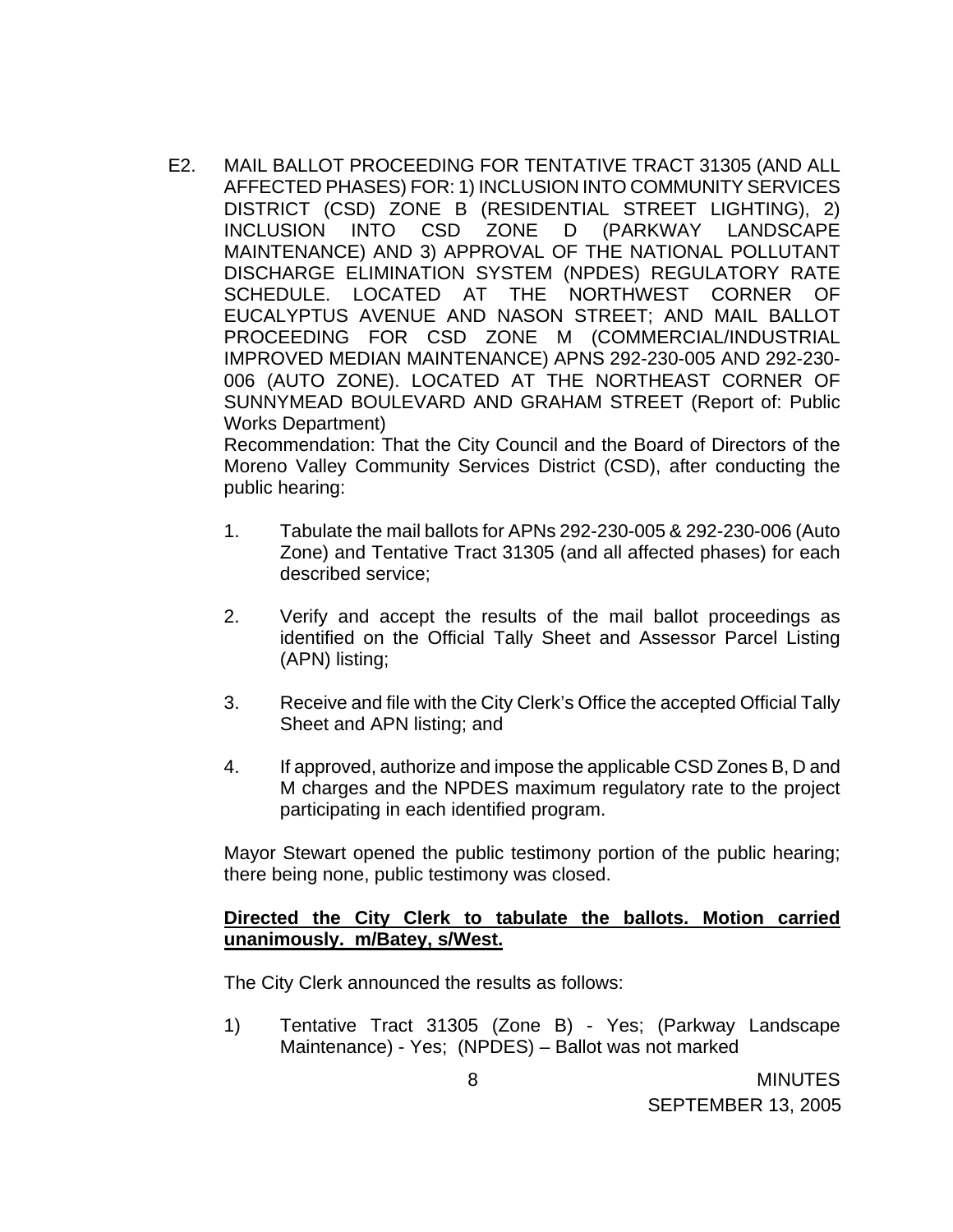2) APNs 292-230-005 and 292-230-006 (Auto Zone) - Yes

## **Approved by a 5-0 vote with the exception of Tentative Tract 31305 (NPDES) which was continued to September 27, 2005 . m/Flickinger, s/Batey.**

- E3. MAIL BALLOT PROCEEDING FOR COMMUNITY SERVICES DISTRICT ZONE M (COMMERCIAL/INDUSTRIAL IMPROVED MEDIAN MAINTENANCE) FOR APNS 484-020-010 AND 484-020-022 VP DEVELOPMENT (ALESSANDRO/KITCHING APARTMENTS). LOCATED AT THE SOUTHWEST CORNER OF ALESSANDRO BOULEVARD AND KITCHING STREET (Report of: Public Works Department) Recommendation: That the City Council and Board of Directors of the Moreno Valley Community Services District (CSD), after conducting the public hearing:
	- 1. Tabulate the mail ballot for APNs 484-020-010 and 484-020-022 (Alessandro/Kitching Apartments) for Zone M
	- 2. Verify and accept the results of the mail ballot proceeding as identified on the Official Tally Sheet and Assessor Parcel Number (APN) listing;
	- 3. Receive and file with the City Clerk's Office the accepted Official Tally Sheet and APN listing; and
	- 4. If approved, authorize and impose the CSD Zone M charge.

 Mayor Stewart opened the public testimony portion of the public hearing; there being none, public testimony was closed.

## **Directed the City Clerk to tabulate the ballots. Motion carried unanimously. m/Batey, s/West.**

The City Clerk announced the results as follows:

1) APNs 484-020-010 and 484-020-022 (Alessandro/Kitching Apartments) for Zone M - Yes

# **Approved by a 5-0 vote. m/ Flickinger, s/West .**

 9 MINUTES SEPTEMBER 13, 2005 E4. PUBLIC HEARING TO ADOPT FISCAL YEAR 2005-2006 ANNUAL ACTION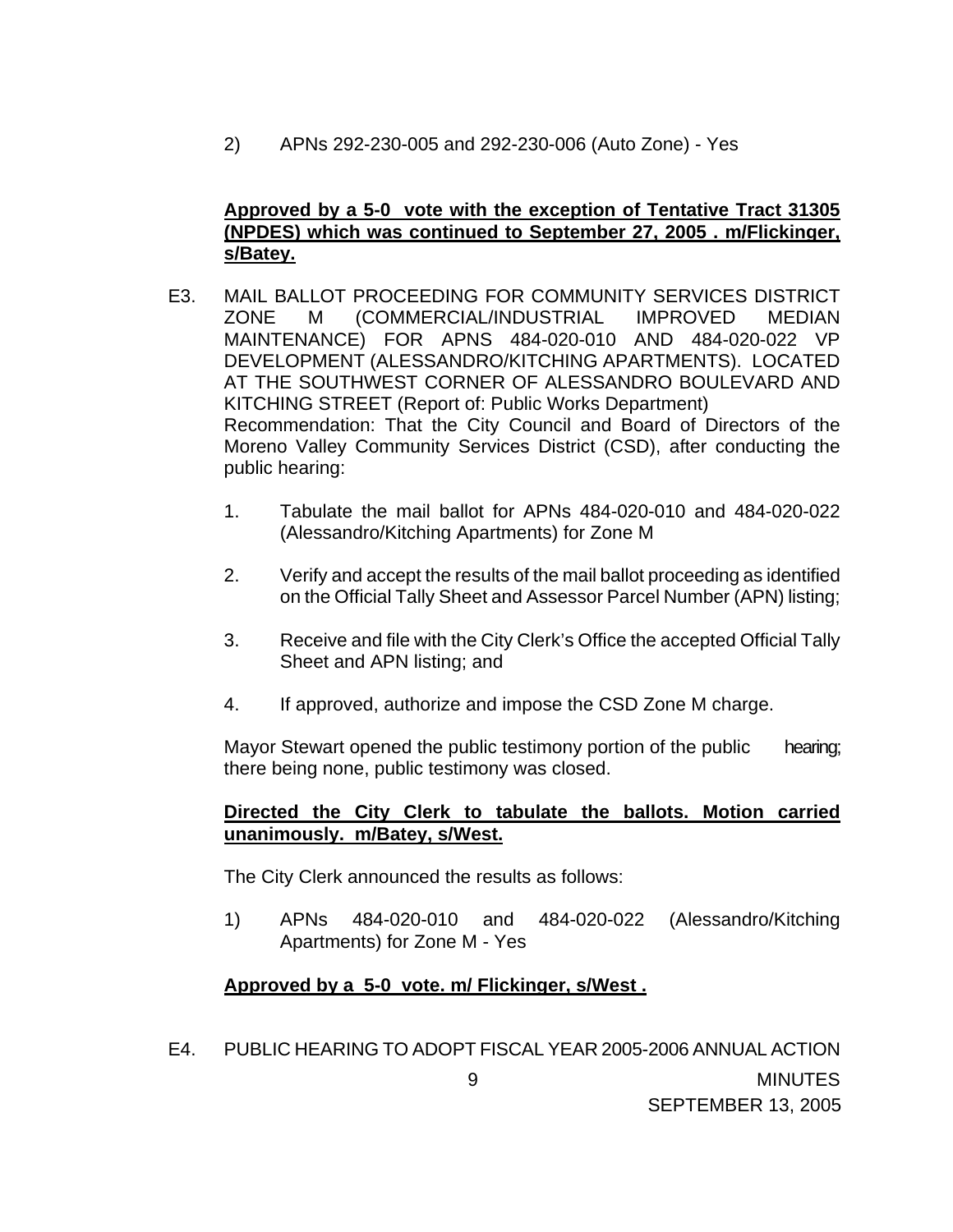PLAN AMENDMENT #2 (Report of: Economic Development Department) Recommendation: That the City Council:

- 1. Conduct a Public Hearing to allow the public an opportunity to comment on the proposed 2005-06 Annual Action Plan Amendment #2 and,
- 2. Adopt the proposed 2005-06 Annual Action Plan Amendment #2.

 Mayor Stewart opened the public testimony portion of the public hearing; there being none, public testimony was closed.

# **Approved by a 5-0 vote. m/Flickinger, s/Batey.**

E5. ZONE CHANGE TO ESTABLISH A NEW LIGHT INDUSTRIAL ZONING, MUNICIPAL CODE AMENDMENT TO REVISE EXISTING BUSINESS PARK ZONING, ESTABLISH PERMITTED USES FOR THE LIGHT INDUSTRIAL ZONE, AND MODIFY THE STANDARDS PERTAINING TO SELF-STORAGE WAREHOUSES (Report of: Community Development Department)

Recommendation: That the City Council:

- 1. Adopt a Negative Declaration for PA05-0012, in that the project will not have the potential for a significant impact on the environment; and
- 2. Introduce Ordinance No. 693, modifying Title 9 of the Municipal Code, Permitted Uses Table 9.02.020-1 (Exhibit 3A), Section 9.09.140 pertaining to the purposes of the industrial zones (Exhibit 3C), and establishing zoning designations as identified in Exhibit 3D.

# Ordinance No. 693

An Ordinance of the City Council of the City of Moreno Valley, California, Amending Title 9, Municipal Code, Chapter 2, Section 9.02.020, Permitted Uses Table to Establish a New Light Industrial Zone with Identified Permitted Uses, and Modify the Uses Permitted in the Business Park Designation and Require a Conditional Use Permit for Storage Lots or Mini-Warehouses in the Community Commercial; Modify Section 9.09.140 to Add Additional Wording with Regard to the Compatibility of Self-Storage Warehouses; and Modify the Purpose of the Industrial Zones (Section 9.05.020) to Provide a Purpose for the Newly Established Light Industrial Zoning, and to Revise the Purpose of the Business Park Designation. In Addition, the Zoning Atlas will also be Modified to Change Zoning from Business Park to Light Industrial. The Zone Change will Affect Portions of the Area South of Alessandro Boulevard, North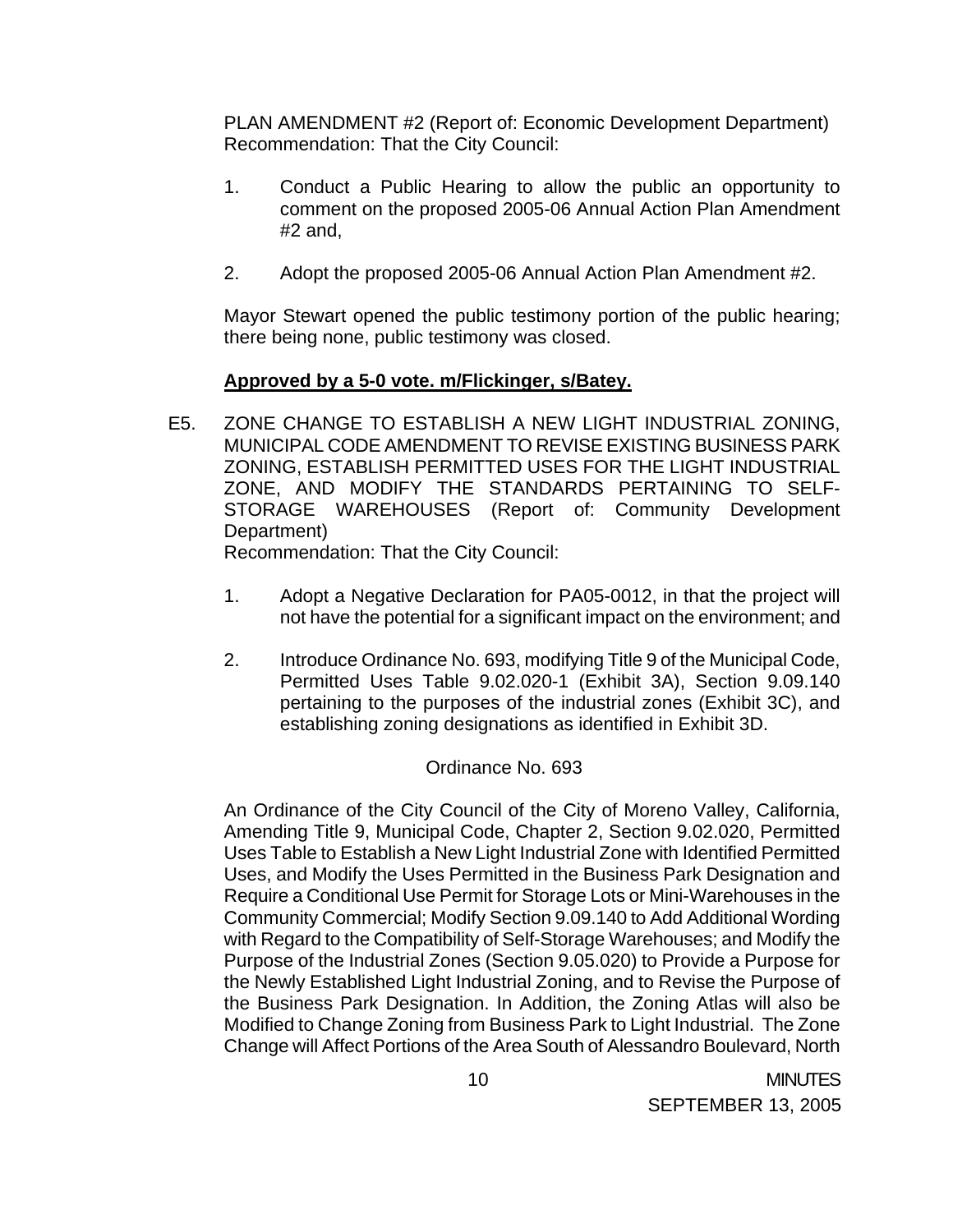of Cactus Ave, East of Elsworth St., and West of Heacock St.

 Mayor Stewart opened the public testimony portion of the public hearing; there being none, public testimony was closed.

## **Approved by a 5-0 vote. m/Flickinger, s/Batey.**

## **F. ITEMS REMOVED FROM CONSENT CALENDARS FOR DISCUSSION OR SEPARATE ACTION - NONE**

## **G. REPORTS**

G1. FORMATION OF COMMUNITY FACILITIES DISTRICT NO. 4 – INFRASTRUCTURE (Report of: Public Works Department) Recommendation: That the City Council:

 Mayor Stewart opened the agenda item for public comments; there being none, public comments were closed.

1. Approve and adopt Resolution No. 2005-88; a Resolution of the City Council of the City of Moreno Valley, California, approving the Form of the First Amendment to the Acquisition/Financing Agreement for Community Facilities District No. 4 – Infrastructure;

Resolution No. 2005-88

 A Resolution of the City Council of the City of Moreno Valley, California, Approving the Form of the First Amendment to the Acquisition/Financing Agreement for Community Facilities District No. 4 - Infrastructure

## **Approved by a 5-0 vote. m/Batey, s/West.**

2. Approve and adopt Resolution No. 2005-89; a Resolution of the City Council of the City of Moreno Valley, California, approving a boundary map showing the boundaries of the territory of proposed to be included in proposed Community Facilities District No. 4 – Infrastructure of the City of Moreno Valley.

Resolution No. 2005-89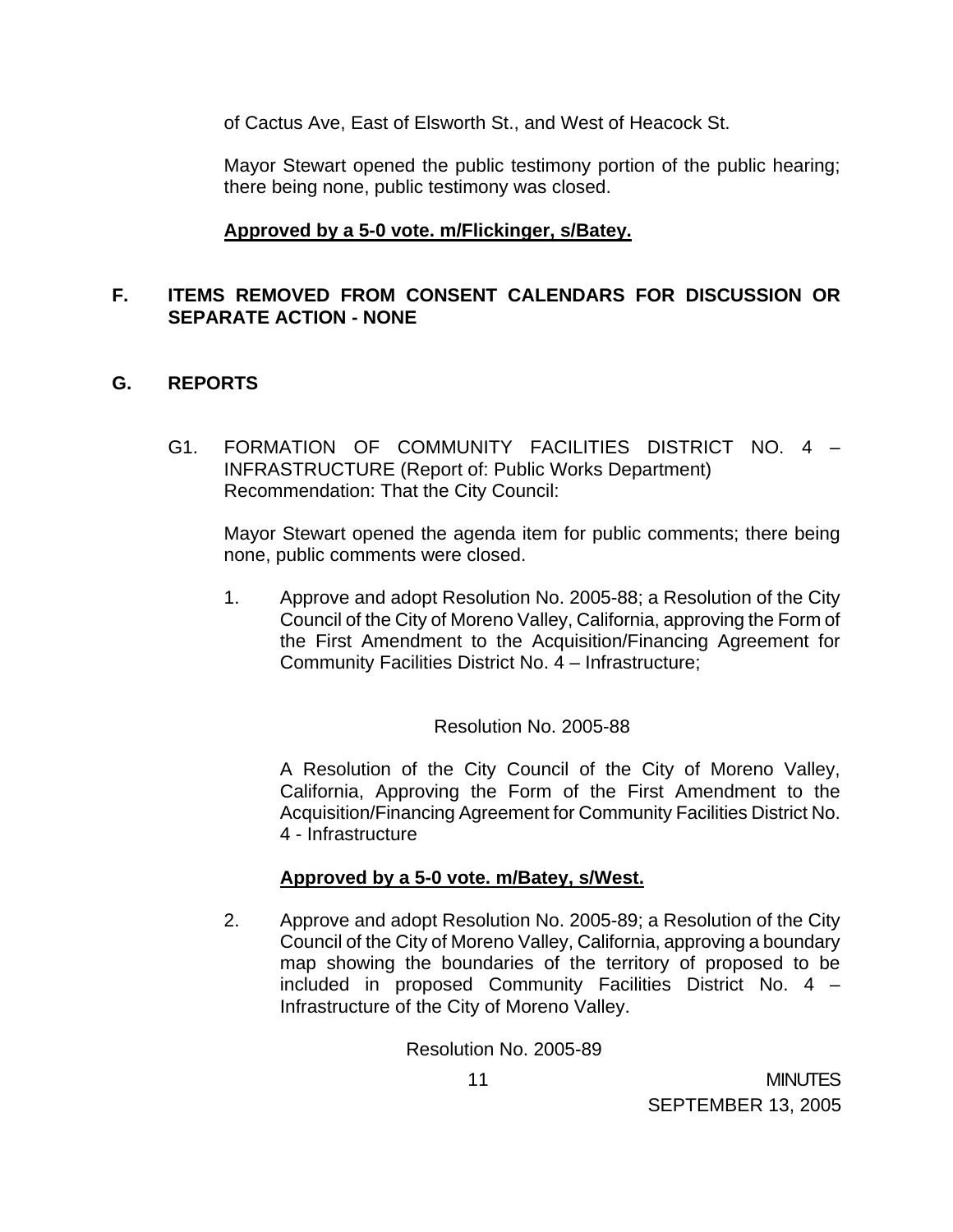A Resolution of the City Council of the City of Moreno Valley, California, Approving a Boundary Map Showing The Boundaries of the Territory of Proposed to be Included in Proposed Community Facilities District No. 4 - Infrastructure of the City of Moreno Valley

## **Approved by a 5-0 vote. m/Batey, s/West.**

3. Approve and adopt Resolution No. 2005-90; a Resolution of the City Council of the City of Moreno Valley, California, declaring its intention to establish Community Facilities District No. 4 – Infrastructure of the City of Moreno Valley and to authorize the levy of a special tax therein to finance the acquisition or construction of certain public facilities; and

## Resolution No. 2005-90

 A Resolution of the City Council of the City of Moreno Valley, California, Declaring its Intention to Establish Community Facilities District No. 4 - Infrastructure of the City of Moreno Valley and to Authorize the Levy of a Special Tax Therein to Finance the Acquisition or Construction of Certain Public Facilities

## **Approved by a 5-0 vote. m/Batey, s/West.**

4. Approve and adopt Resolution No. 2005-91; a Resolution of the City Council of the City of Moreno Valley, California, declaring the necessity of CFD No. 4 – Infrastructure of the City of Moreno Valley to incur a bonded indebtedness to be secured by special taxes levied within such district to pay for the acquisition or construction of certain public facilities.

## Resolution No. 2005-91

 A Resolution of the City Council Of The City Of Moreno Valley, California, Declaring The Necessity Of Community Facilities District No. 4 - Infrastructure Of The City Of Moreno Valley To Incur A Bonded Indebtedness To Be Secured By Special Taxes Levied Within Such District To Pay For The Acquisition Or Construction Of Certain Public Facilities

## **Approved by a 5-0 vote. m/Batey, s/West.**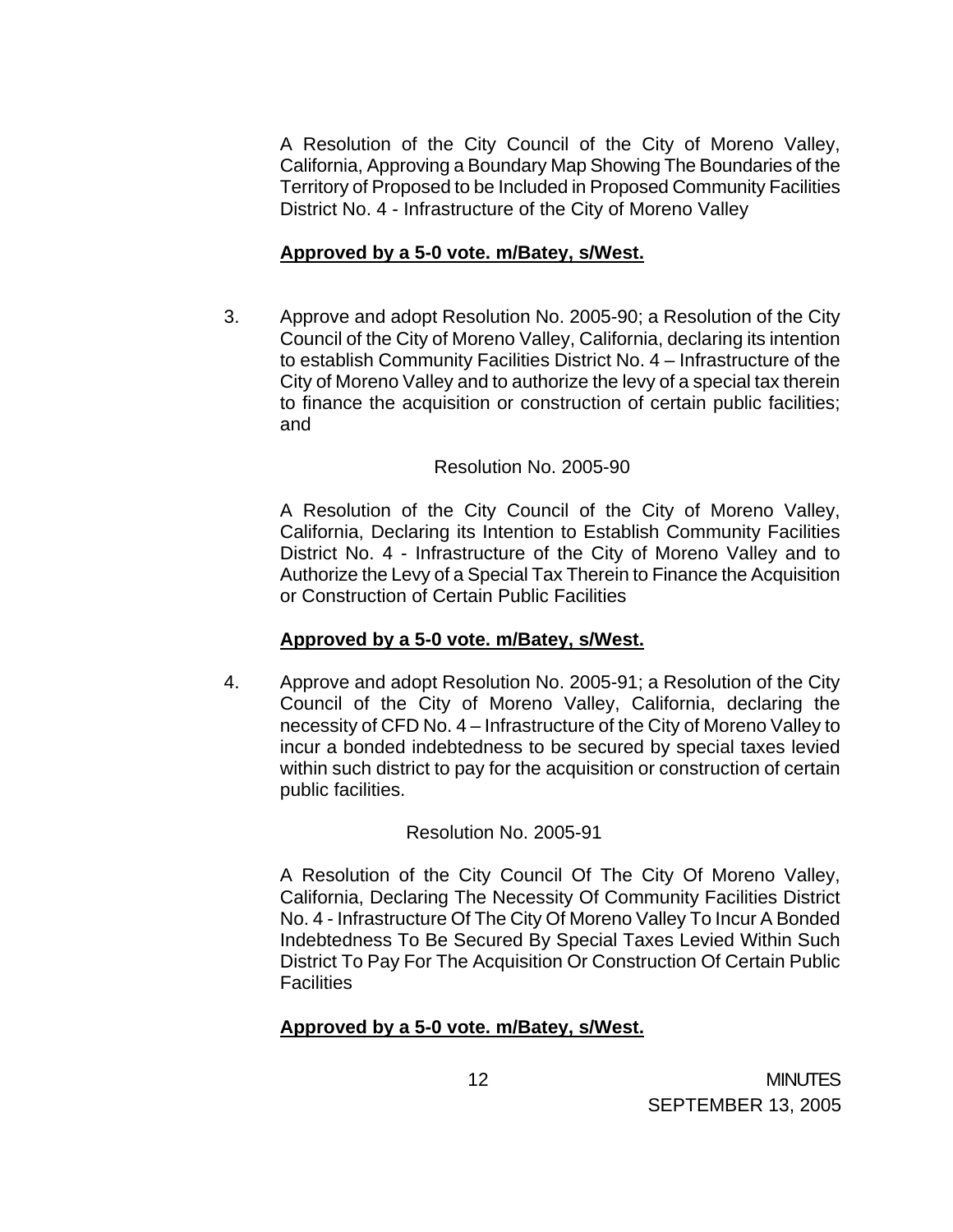G2. FORMATION OF COMMUNITY FACILITIES DISTRICT NO. 4 – MAINTENANCE (Report of: Public Works Department) Recommendation: That the City Council:

 Mayor Stewart opened the agenda item for public comments; there being none, public comments were closed.

1. Approve and adopt Resolution No. 2005-83; a Resolution of the City Council of the City of Moreno Valley, California, approving a Maintenance Agreement by and among the Centerpointe Business Park Property Owners Association, Community Facilities District No. 4 – Maintenance of the City of Moreno Valley and the City of Moreno Valley;

#### Resolution No. 2005-83

 A Resolution of the City Council of the City of Moreno Valley, California, Approving a Maintenance Agreement by and Among Centerpointe Business Park Property Owners Association, Community Facilities District No. 4 – Maintenance of the City of Moreno Valley and the City of Moreno Valley

#### **Approved by a 5-0 vote. m/Batey, s/West.**

2. Approve and adopt Resolution No. 2005-84; a Resolution of the City Council of the City of Moreno Valley, California, approving a boundary map showing the boundaries of the territory proposed to be included in proposed Community Facilities District No. 4 – Maintenance of the City of Moreno Valley;

## Resolution No. 2005-84

 A Resolution of the City Council of the City of Moreno Valley, California, Approving a Boundary Map Showing the Boundaries of the Territory Proposed to be Included in Proposed Community Facilities District No. 4 – Maintenance of the City of Moreno Valley

## **Approved by a 5-0 vote. m/Batey, s/West.**

3. Approve and adopt Resolution No 2005-85; a Resolution of the City Council of the City of Moreno Valley, California, declaring its intention to establish Community Facilities District No. 4 – Maintenance of the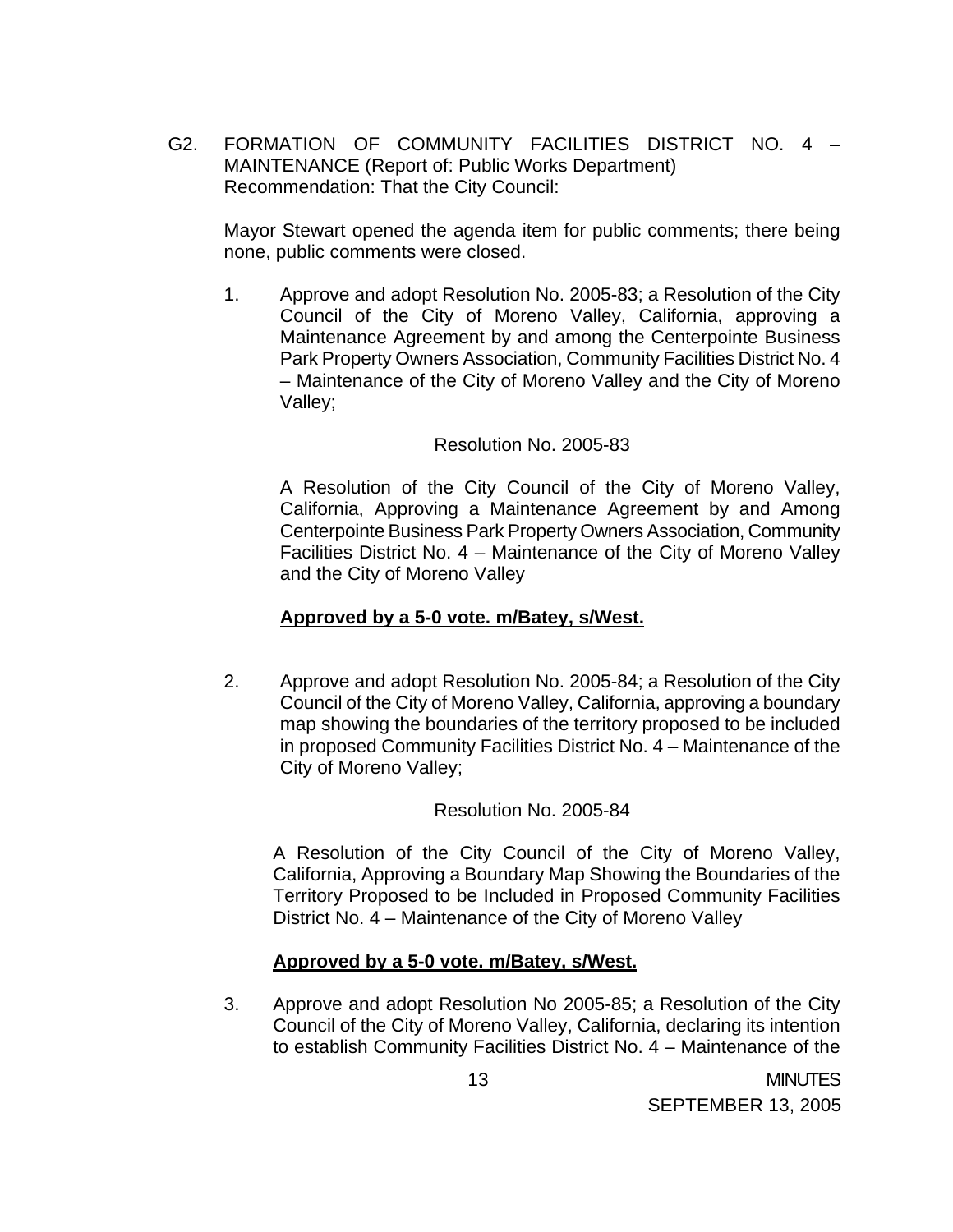City of Moreno Valley and to authorize the levy of a special tax therein to finance the maintenance of certain storm water and detention basin facilities;

#### Resolution No. 2005-85

 A Resolution of the City Council of the City of Moreno Valley, California, Declaring its Intention to Establish Community Facilities District No. 4 – Maintenance of the City of Moreno Valley and to Authorize the Levy of a Special Tax Therein to Finance the Maintenance of Certain Storm Water and Detention Basin Facilities

## **Approved by a 5-0 vote. m/Batey, s/West.**

4. Approve and adopt Resolution No. 2005-86; a Resolution of the City Council of the City of Moreno Valley, California, adopting a map showing the boundaries of territory proposed to be annexed in the future to Community Facilities District No. 4 – Maintenance of the City of Moreno Valley; and

#### Resolution No. 2005-86

 A Resolution of the City Council of the City of Moreno Valley, California, Adopting a Map Showing the Boundaries of Territory Proposed to be Annexed in the Future to Community Facilities District No. 4 – Maintenance of the City of Moreno Valley

## **Approved by a 5-0 vote. m/Batey, s/West.**

5. Approve and adopt Resolution No. 2005-87; a Resolution of the City Council of the City of Moreno Valley, California, declaring the intention to annex territory in the future to Community Facilities District No. 4 – Maintenance of the City of Moreno Valley.

Resolution No. 2005-87

 A Resolution of the City Council of the City of Moreno Valley, California, Declaring Intention to Annex Territory in the Future to Community Facilities District No. 4 - Maintenance of the City of Moreno Valley

## **Approved by a 5-0 vote. m/Batey, s/West.**

G3. FORMATION OF COMMUNITY FACILITIES DISTRICT (CFD) NO. 5 (Report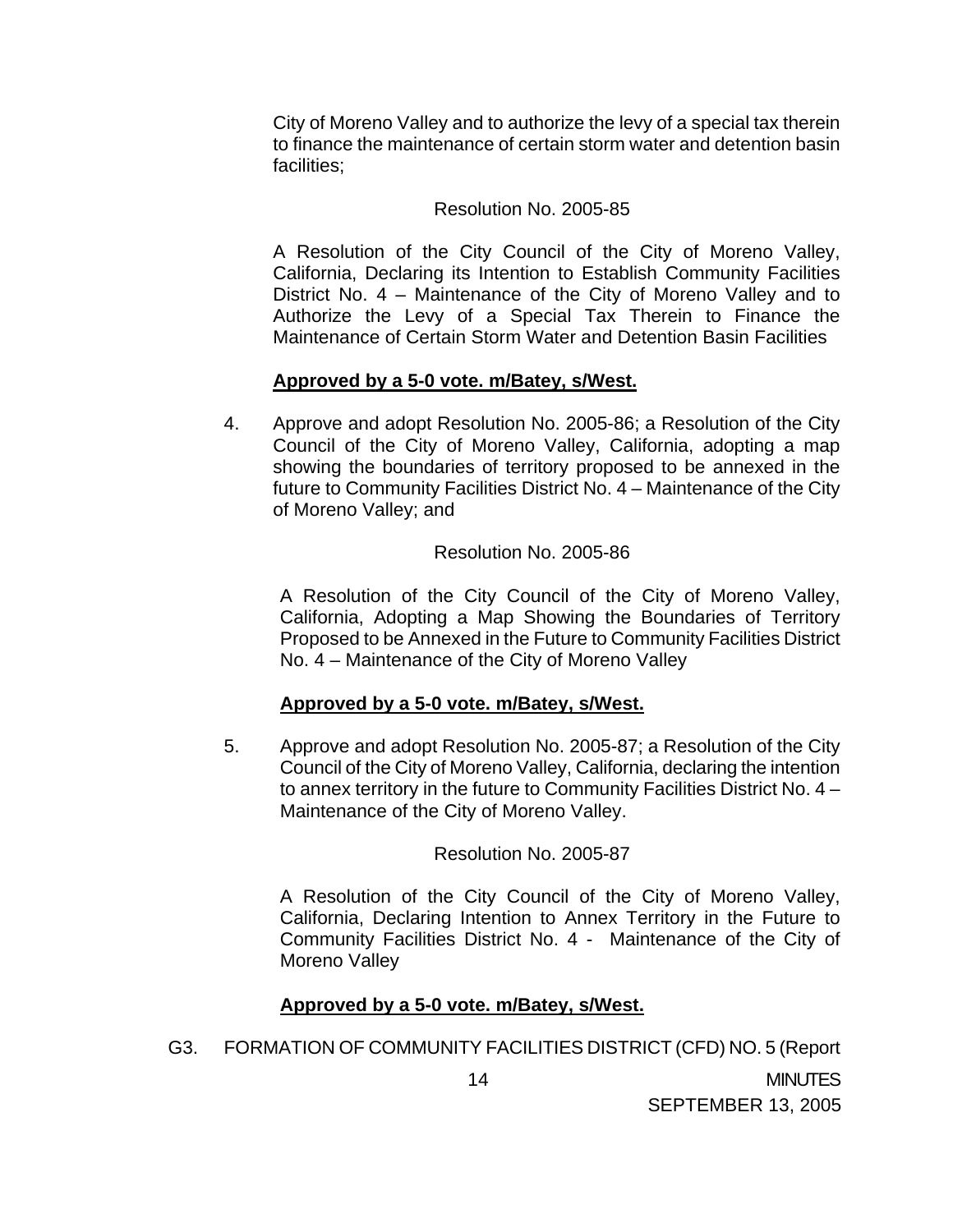of: Public Works Department)

 Mayor Stewart opened the agenda item for public comments; there being none, public comments were closed.

Recommendation: That the City Council:

1. Approve and adopt Resolution No. 2005-77: a Resolution of the City Council of the City of Moreno Valley, California, approving the Form of the First Amendment to the Acquisition/Financing Agreement for Community Facilities District No. 5 of the City of Moreno Valley.

## Resolution No. 2005-77

 A Resolution of the City Council of the City of Moreno Valley, California, Approving the Form of the First Amendment to the Acquisition/Financing Agreement for Community Facilities District No. 5 of the City of Moreno Valley

## **Approved by a 5-0 vote. m/Batey, s/West.**

2. Approve and adopt Resolution No. 2005-78; a Resolution of the City Council of the City of Moreno Valley, California, approving a Boundary Map Showing the Boundaries of the Territory Proposed to be Included in Proposed Community Facilities District No. 5 of the City of Moreno Valley;

Resolution No. 2005-78

 A Resolution of the City Council of the City of Moreno Valley, California, Approving a Boundary Map Showing the Boundaries of the Territory Proposed to be Included in Proposed Community Facilities District No. 5 of the City of Moreno Valley

# **Approved by a 5-0 vote. m/Batey, s/West.**

3. Approve and adopt Resolution No. 2005-79; a Resolution of the City Council of the City of Moreno Valley, California, declaring its Intention to Establish Community Facilities District No. 5 of the City of Moreno Valley and to authorize the Levy of a Special Tax therein to Finance the Acquisition or Construction of Certain Public Facilities;

Resolution No. 2005-79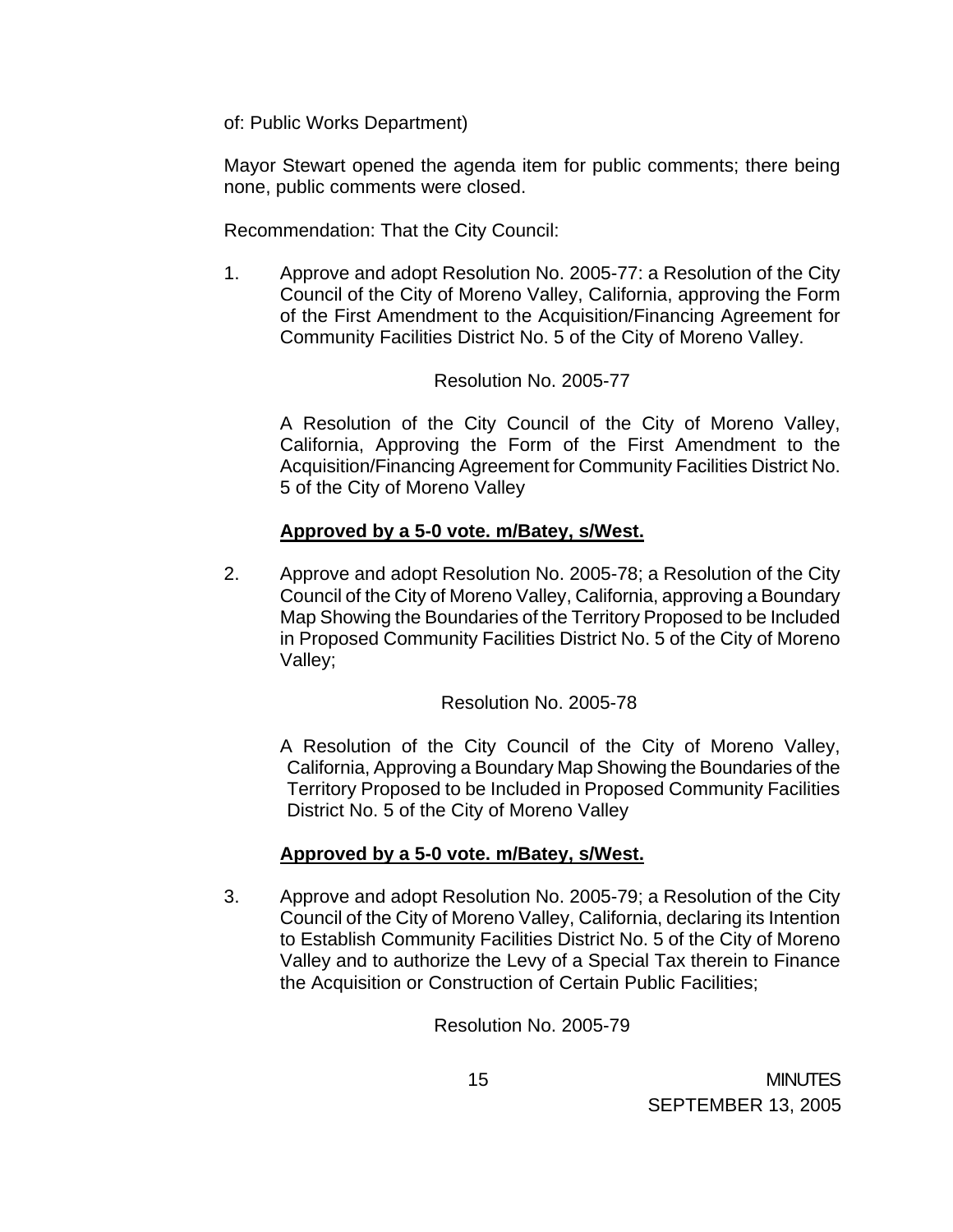A Resolution of the City Council of the City of Moreno Valley, California, Declaring its Intention to Establish Community Facilities District No. 5 of the City of Moreno Valley and to Authorize the Levy of a Special Tax Therein to Finance the Acquisition or Construction of Certain Public Facilities

## **Approved by a 5-0 vote. m/Batey, s/West.**

4. Approve and adopt Resolution No. 2005-80; a Resolution of the City Council of the City of Moreno Valley, California, Declaring the necessity of Community Facilities District No. 5 of the City of Moreno Valley to Incur a Bonded Indebtedness to be secured by Special Taxes Levied within such District to Pay for the Acquisition or Construction of Certain Public Facilities.

## Resolution No. 2005-80

 A Resolution of the City Council of the City of Moreno Valley, California, Declaring the Necessity of Community Facilities District No. 5 of the City of Moreno Valley to Incur a Bonded Indebtedness to be Secured by Special Taxes Levied Within Such District to Pay for the Acquisition or Construction of Certain Public Facilities

## **Approved by a 5-0 vote. m/Batey, s/West.**

G4. LEGISLATIVE UPDATE (Report of: Interim Assistant City Manager) Recommendation: That the City Council receive and file the informational report.

 Mayor Stewart opened the agenda item for public comments; there being none, public comments were closed.

 **m/Flickinger, s/Batey to fax a letter to the Governor urging his veto on AB 48. Motion carried 3-1-1, Mayor Stewart abstaining and Council Member West dissenting.**

 **m/Flickinger, s/Batey to "watch" SB 61 and AB1243 and to support SB 588 and SB 861. Motion carried 5-0.** 

 **m/Batey, s/Flickinger to receive and file the Legislative Update. Motion carried unanimously.**

 16 MINUTES SEPTEMBER 13, 2005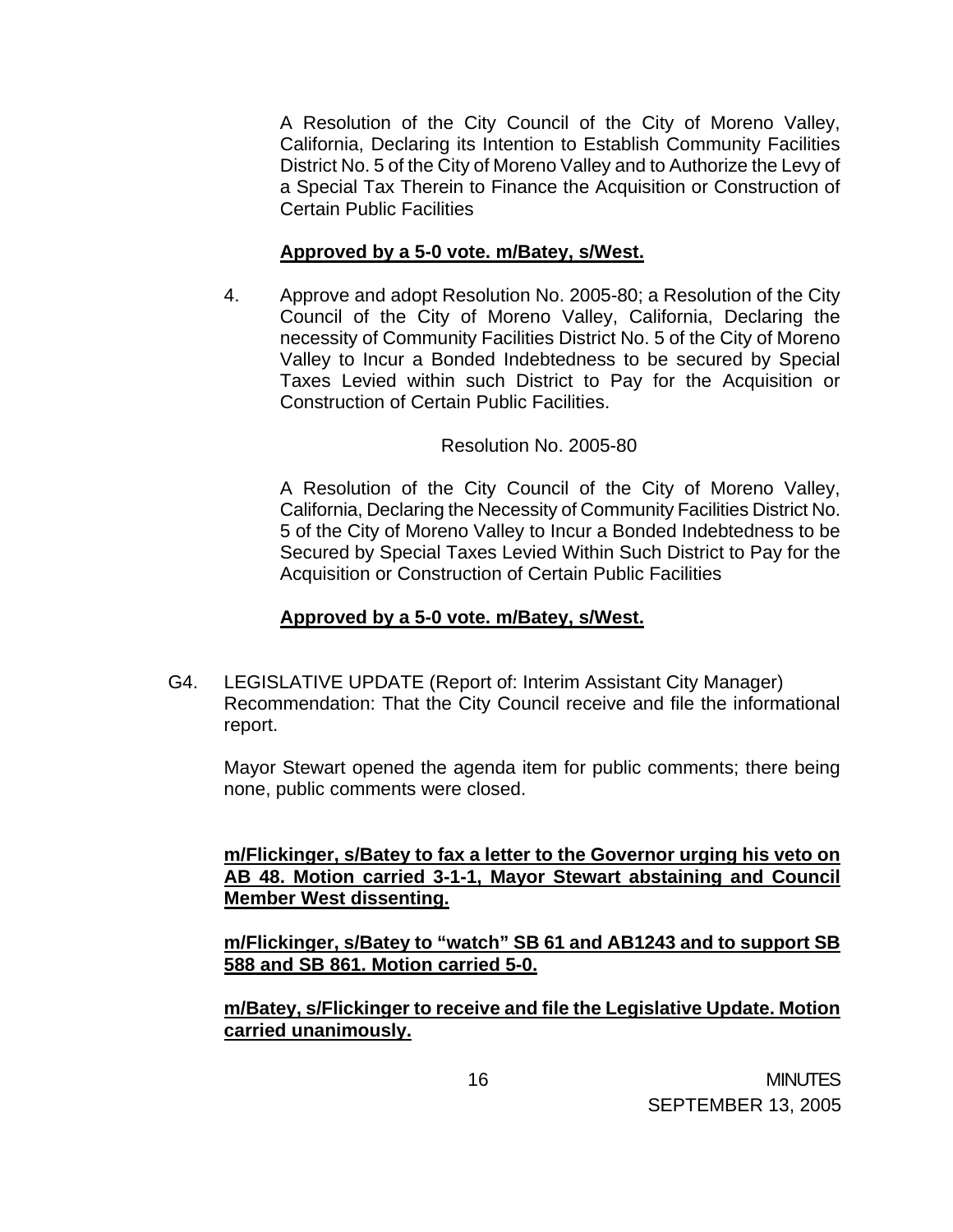G5. CITY MANAGER'S REPORT (Informational Oral Presentation – not for Council action)

 Mayor Stewart opened the agenda item for public comments; there being none, public comments were closed.

 City Manager Rogers gave an update of the status of the March Joint Powers Authority Tax Sharing Agreement and the Memorandum of Understanding Services Provision.

 Interim Assistant City Manager Adams gave an update on the Hurricane Katrina self-evacuees that are coming to Riverside County and the City of Moreno Valley and what area agencies are doing to assist these evacuees. Stated the Moreno Valley Chamber of Commerce is collecting donations for the Red Cross and Salvation Army. They are also accepting donations of clothing for self-evacuees.

## **H. LEGISLATIVE ACTIONS**

ORDINANCES - 1ST READING AND INTRODUCTION - NONE

ORDINANCES - 2ND READING AND ADOPTION

 H1. ORDINANCE NO. 689 - AN ORDINANCE OF THE CITY COUNCIL OF THE CITY OF MORENO VALLEY, CALIFORNIA, APPROVING PA04-0157 (ZONE CHANGE) TO CHANGE THE LAND USE FROM OFFICE TO R15 FOR APPROXIMATELY 2.36 ACRES ON ASSESSOR'S PARCEL NUMBERS 484-030-008 AND 484-030-011 LOCATED AT 25767 ALESSANDRO BOULEVARD (RECEIVED FIRST READING AND INTRODUCTION JULY 12, 2005 ON A 4-0-1 VOTE) (CONTINUED FROM 8/23/05) (Report of: Community Development Department) Recommendation: Adopt Ordinance No. 689.

Ordinance No. 689

 An Ordinance of the City Council of the City of Moreno Valley, California, Approving PA04-0157 (Zone Change) to Change the Land Use from Office to R15 for Approximately 2.36 Acres on Assessor's Parcel Numbers 484-030- 008 and 484-030-011 Located at 25767 Alessandro Boulevard

 Mayor Stewart opened the agenda item for public comments; there being none, public comments were closed.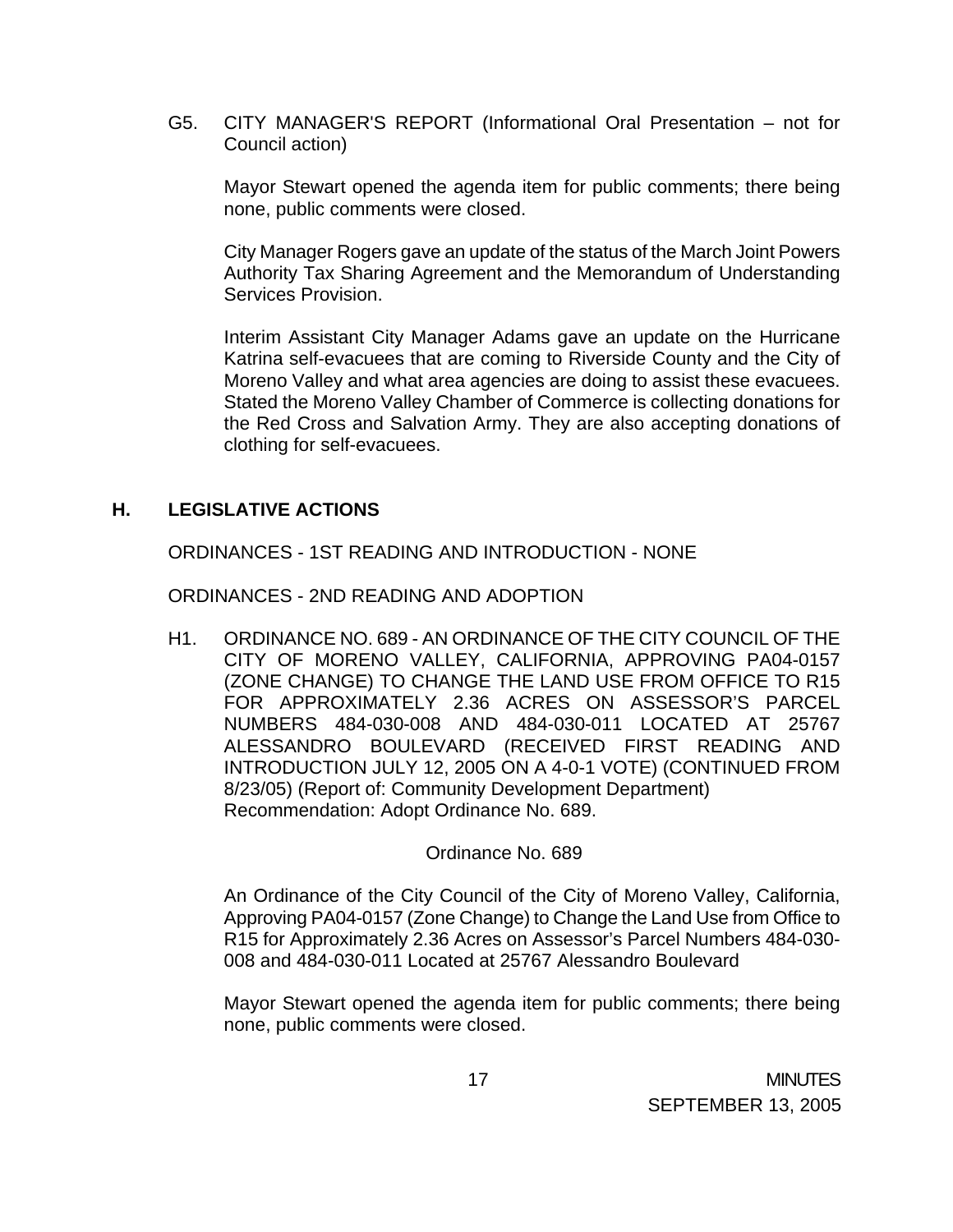## **Approved by a 5-0 vote. m/White,s/ West.**

H2. ORDINANCE NO. 691 - AN ORDINANCE OF THE CITY COUNCIL OF THE CITY OF MORENO VALLEY, CALIFORNIA, REPEALING AND REENACTING CHAPTER 2.18 OF THE CITY OF MORENO VALLEY MUNICIPAL CODE RELATING TO THE PLANNING COMMISSION (RECEIVED FIRST READING AND INTRODUCTION AUGUST 23, 2005) (Report of: City Clerk)

Recommendation: Adopt Ordinance No. 691.

## Ordinance No. 691

 An Ordinance of the City Council of the City of Moreno Valley, California, Amending Title 2 by Repealing and Reenacting Chapter 2.18 Relating to the Planning Commission

 Mayor Stewart opened the agenda item for public comments; there being none, public comments were closed.

## **Approved by a 5-0 vote. m/Batey, s/White.**

H3. ORDINANCE NO. 692 – AN ORDINANCE OF THE CITY COUNCIL OF THE CITY OF MORENO VALLEY, CALIFORNIA, DESIGNATING SPEED LIMIT RECERTIFICATION ON VARIOUS STREETS (RECEIVED FIRST READING AND INTRODUCTION AUGUST 23, 2005) (Report of: Public Works Department)

Recommendation: Adopt Ordinance No. 692.

Ordinance No. 692

An Ordinance of the City Council of the City of Moreno Valley, California, Amending Section 12.20.020 of Chapter 12.20 of the City of Moreno Valley Municipal Code Relating to a Prima Facie Speed Limit for Certain Streets

 Mayor Stewart opened the agenda item for public comments; there being none, public comments were closed.

## **Approved by a 5-0 vote. m/White, s/West.**

ORDINANCES - URGENCY ORDINANCES – NONE

RESOLUTIONS – NONE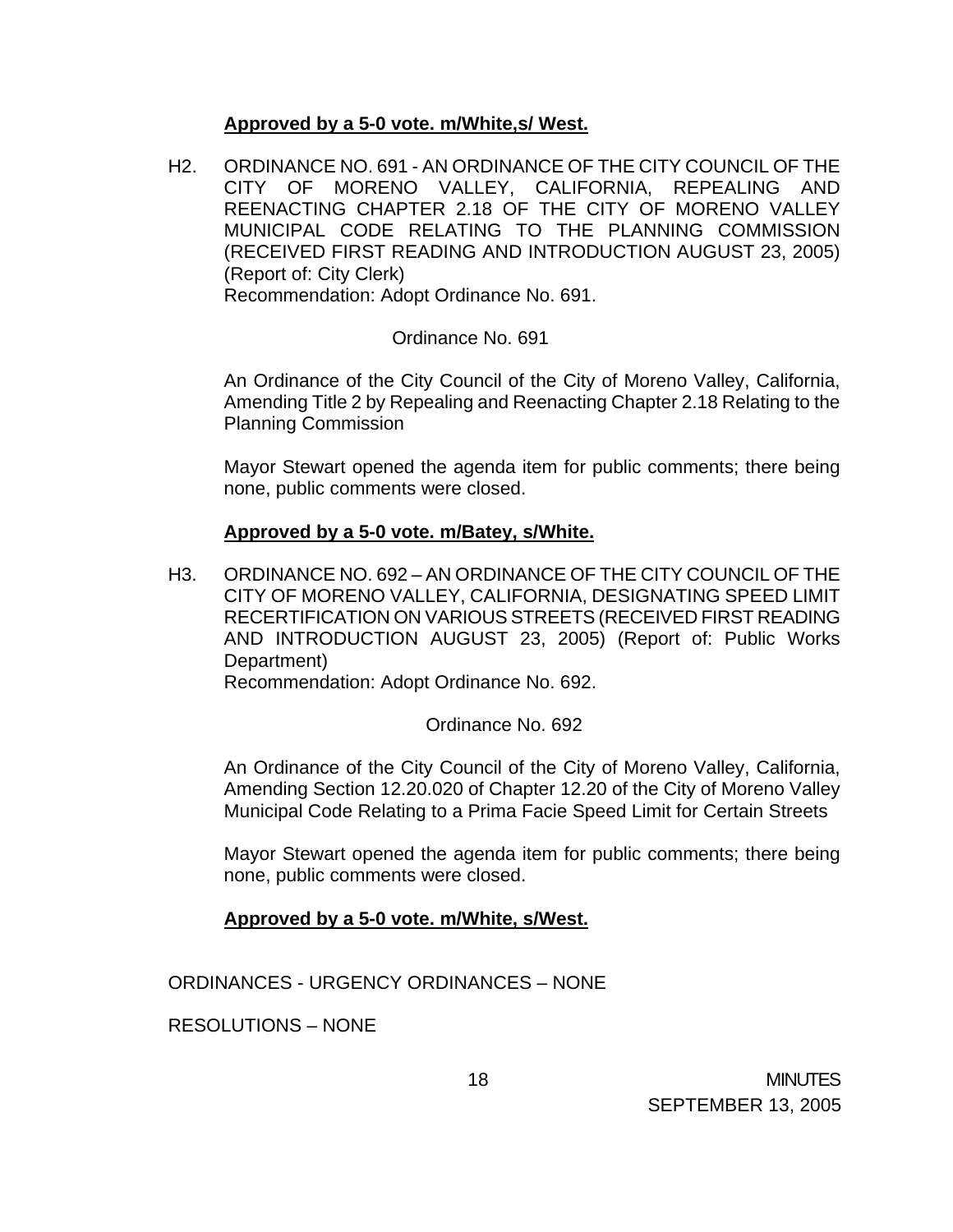PUBLIC COMMENTS **ON ANY SUBJECT NOT ON THE AGENDA** UNDER THE JURISDICTION OF THE CITY COUNCIL ARE AS FOLLOWS - **NONE**

# **CLOSING COMMENTS AND/OR REPORTS OF THE CITY COUNCIL, COMMUNITY SERVICES DISTRICT, OR COMMUNITY REDEVELOPMENT AGENCY**

Council Member White – No comments

## Council Member West

- 1) Expressed his concern with the amount of crime in the City stated he met with the gang officers prior to the budget process and made the recommendation to Council for additional officers – need to strike hard against these gangs – aggressive and proactive approach – will take to Public Safety Subcommittee
- 2) Met with the Mayor and Moreno Valley School District officials regarding implementing a daytime truancy ordinance to prevent students from wandering away from campus – need to deal with students who are leaving school and possibly becoming involved in criminal activity
- 3) Stated he met with the Trailseekers regarding the restroom facilities at the Equestrian Center – questioned staff as to timeframe for completion of facility as more people are now using the facility and with all the new development coming to Moreno Valley there will be more demand for the facilities

 City Manager Rogers stated the item will be brought to Council at the October 20 Study Session.

# Mayor Pro Tem Flickinger

- 1) Gave an update on the City's  $21^{st}$  Birthday Celebration she and Council Member White are co-chairing the Planning Committee – there will be 4 days of festivities beginning December 1 with the culmination of a spectacular birthday party on December 3 – back-to-back performances by Moreno Valley's talented musiciansspecial fireworks and a few surprises
- 2) Stated over 20,000 people per month are utilizing the Moreno Valley Library thanked the Library Director and staff for serving the Community – good job
- 3) Announced MVTV3 has won two national awards from the City/County Communications & Marketing Association – this is the sixth national award won by the City – congratulated and thanked the entire Media & Communications staff
- 4) Stated the Public Works Department received the 2005 Project of the Year Award from the American Public Works Association for the formation of the Municipal Utility – congratulated Tom Breitkreuz and his support staff for winning this very prestigious award
- 5) Addressed traffic problem traveling South on Perris Boulevard approaching the 60 freeway - extreme left lane automatically turns into left turn only lane – City has spoken with Caltrans to try to remedy this problem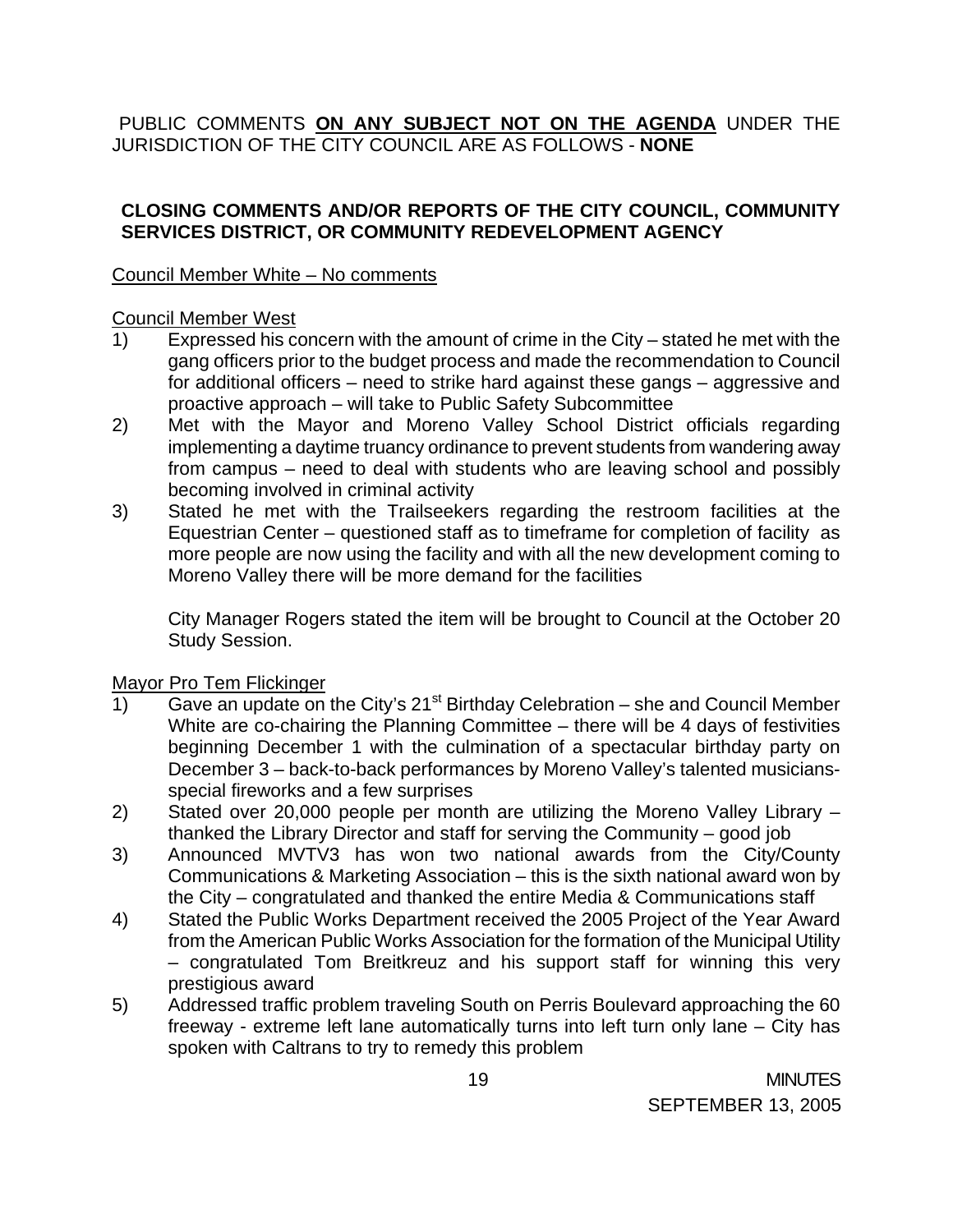Council Member Batey

- 1) Urged residents to help Katrina victims in any way possible donate wherever you can – assist the Chamber with donations of clothing
- 2) City's Disaster Plan is up to date but needs to be reviewed and needs work will address at the Public Safety Subcommittee Meeting
- 3) Congratulated the two Moreno Valley Firefighters who are helping out in Louisiana

Mayor Stewart

- 1) "National Next of Kin Registry (NOKR)" is in need of help for volunteers to man the phone lines to register those still missing – currently being housed at the Riverside County Emergency Operations Center – free service to the public – contact Mark Cerney at 951.955.4787 to call if you can volunteer to help to put families in touch
- 2) Need to update the City's Disaster Plan need to provide daycare for the children of those who need to serve as disaster workers
- 3) Stressed the importance of HAM Radio Operators could provide valuable service to the City is case of emergency
- 4) Will reconsider the daytime truancy ordinance
- 5) C-17s at March Air Reserve Base being utilized to assist in the Katrina disaster
- 6) Regarding the new Police Officers allocated in the budget new officers not specifically dedicated to the Gang Task Force – will request in the next budget cycle
- 7) Addressed the traffic problems on Pigeon Pass at Climbing Rose

# **CLOSED SESSION - NONE**

# **REPORT OF ACTION FROM CLOSED SESSION BY CITY ATTORNEY, IF ANY - NONE**

# **ADJOURNMENT**

There being no further business to conduct, the meeting was adjourned at 8:16 p.m. by unanimous informal consent.

Submitted by:

 \_\_\_\_\_\_\_\_\_\_\_\_\_\_\_\_\_\_\_\_\_\_\_\_\_\_\_\_\_\_\_\_\_\_ Alice Reed, City Clerk Secretary, Moreno Valley Community Services District Secretary, Community Redevelopment Agency of the City of Moreno Valley Secretary, Board of Library Trustees

Approved by: